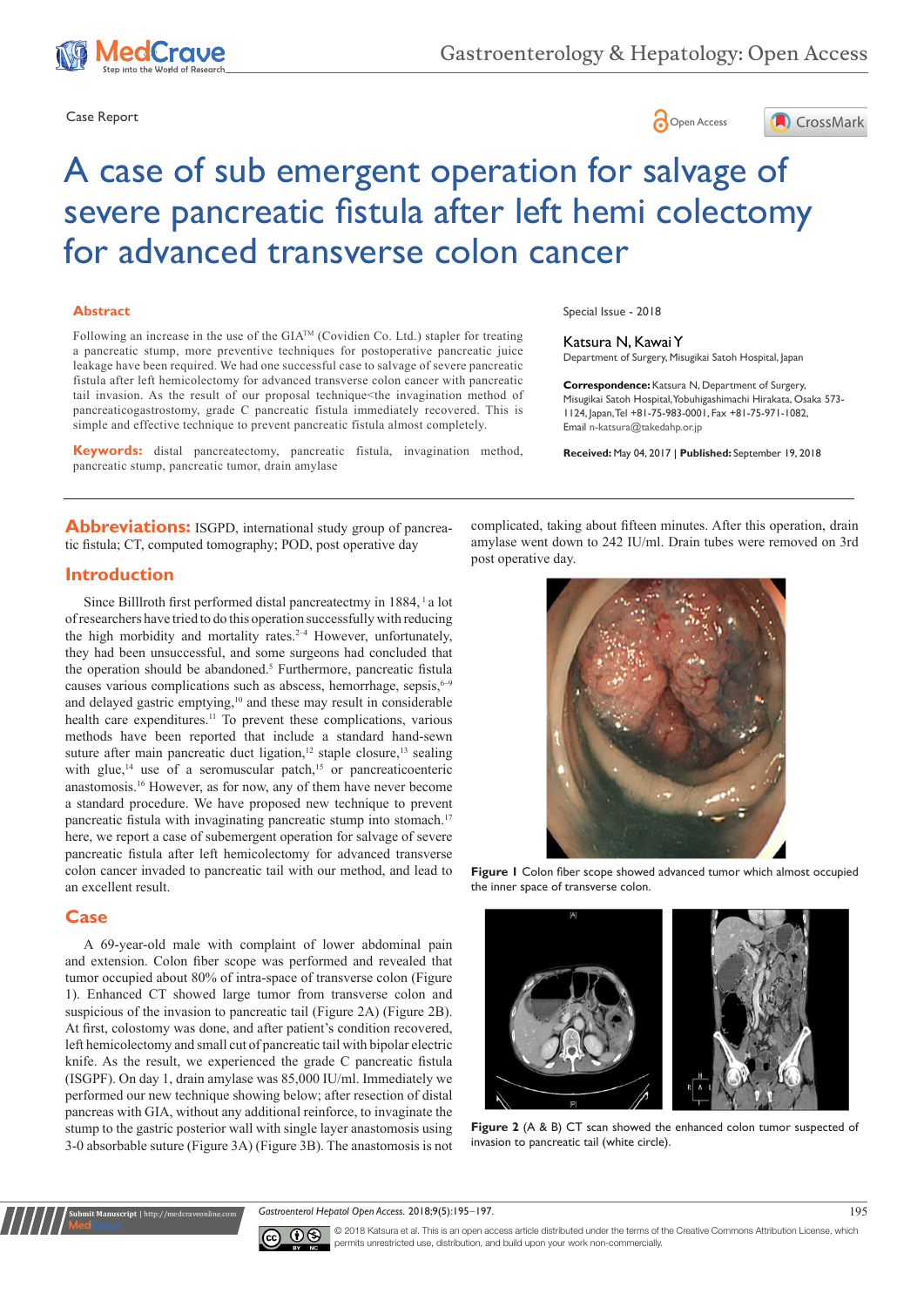

Figure 3(A) Cutting the posterior wall of stomach. The cutting length is 80% of the width of the pancreatic edge.



**Figure 3(B)** Invaginating the pancreatic stump into the stomach.

# **Discussion**

To prevent pancreatic fistula, various methods have been reported, including a standard hand-sewn suture after main pancreatic duct ligation,  $12$  staple closures,  $13$  and sealing with glue,  $14$  use of a seromuscular patch, <sup>15</sup> or pancreaticoenteric anastomosis.<sup>16</sup> Sudo et al.18 reported 21cases performed the distal pancreatectomy with duct-to-mucosa pancreaticogastrostomy for preventing postoperative pancreatic fistula.18 Their method lead to no grade B and C pancreatic fistula judged with ISGPS criteria.19,20 In their report, they stated two potential factors promoting development of pancreatic fistula after distal pancreatectomy. One is extravasation of pancreatic juice from small branches of the pancreatic duct at the cut surface. The other is the increase in pancreatic ductal pressure associated with increased resistance to outflow of pancreatic juice toward the duodenum owing to contraction of the sphincter of Oddi. Variable closure techniques of the pancreatic stump, including hand-sewn, staples, sealing with fibrin glue, or covering methods, cannot completely seal the small ductal branches. The ligature of the main duct promotes a pressure gradient between the pancreatic duct and duodenum during contraction of the sphincter Oddi, which may lead to pancreatic fistula development from the ductal branches.

In this study, we performed to invaginate the pancreatic stump into the stomach by cutting the posterior wall with anastomosis by single layer. Our procedure is very simple and easy to perform within twenty minutes on the average.17 It may be natural to understand that our procedure, invaginating the pancreatic stump into stomach with single layer anastomosis, be easy and take shorter time to complete than the duct-to-mucosa pancreaticogastrostomy with an internal stenting tube and the pancreaticoenteric anastomosis.

In conclusion, the invagination method of the pancreaticogastrostomy may be a simple and effective technique for preventing pancreatic fistula development after distal pancreatectomy. Further clinical trials comparing this method with the other procedures are required to confirm its actual efficacy.

# **Acknowledgements**

None.

# **Conflict of interest**

Author declares that there is no conflict of interest.

## **References**

- 1. Finney JMT. Resection of the pancreas. Report of a case. *Transactions of the American Surgical Associates*. 1990;28:315‒330.
- 2. [Kleeff J, Diener MK, Z'Graggen K, et al. Distal pancreatectomy:](https://www.ncbi.nlm.nih.gov/pubmed/17414606)  [risk factor for surgical failure in 302 consecutive cases.](https://www.ncbi.nlm.nih.gov/pubmed/17414606) *Ann Surg*. [2007;245:573‒582.](https://www.ncbi.nlm.nih.gov/pubmed/17414606)
- 3. [Ferrone CR, Warshaw AL, Rattner DW, et al. pancreatic fistula rates](https://www.ncbi.nlm.nih.gov/pubmed/18704597)  [after 462 distal pancreatectomies: staplers do not decrease fistula rates.](https://www.ncbi.nlm.nih.gov/pubmed/18704597) *J Gastrointest Surg.* 2008;12(10):1691-1698.
- 4. [Kanaebel HP, Diener MK, Wente MN, et al. Systemic review and meta](https://www.ncbi.nlm.nih.gov/pubmed/15852419)[analysis of technique for closure of the pancreatic remnant after distal](https://www.ncbi.nlm.nih.gov/pubmed/15852419)  pancreatectomy. *Br J Surg*[. 2005;92\(5\):539‒546.](https://www.ncbi.nlm.nih.gov/pubmed/15852419)
- 5. [Gudjonsson B. Cancer of the pancreas: 50 years of surgery.](https://www.ncbi.nlm.nih.gov/pubmed/3326653) *Cancer*. [1987;60\(9\):2284‒2303.](https://www.ncbi.nlm.nih.gov/pubmed/3326653)
- 6. Jordan GL. Pancreatic fistula. *Am J Surg.* 1970;119:200‒207.
- 7. Zinner MJ, Baker RR, Cameron JL. pancreatic cutaneous fistula. *Surg Gynecol Obstet*. 1974;138:710‒712.
- 8. [Fitzgibbons TJ, Yellin AE, Maruyama MM, et al. Management of the](https://www.ncbi.nlm.nih.gov/pubmed/7058483)  [transected pancreas following distal pancreatectomy.](https://www.ncbi.nlm.nih.gov/pubmed/7058483) *Surg Gynecol Obstet.* [1982;154\(2\):225‒231.](https://www.ncbi.nlm.nih.gov/pubmed/7058483)
- 9. [Papachristou DN, Fortner JG. Pancreatic fistula complicating](http://onlinelibrary.wiley.com/doi/10.1002/bjs.1800680406/full)  [pancreatectomy for malignant disease.](http://onlinelibrary.wiley.com/doi/10.1002/bjs.1800680406/full) *Br J Surg*. 2981;68(4):238-240.
- 10. [Wente MN, Bassi C, Dervenis C, et al. Delayed gastric emptying \(DGE\)](http://europepmc.org/abstract/med/17981197)  [after pancreatic surgery: A suggested definition by the International Study](http://europepmc.org/abstract/med/17981197)  [Group of Pancreatic Surgery \(IPSGP\).](http://europepmc.org/abstract/med/17981197) *Surgery*. 2007;142(5):761‒768.
- 11. [Rodriguez JR, Germes SS, Pandharipande PV, et al. Implications and](https://www.ncbi.nlm.nih.gov/pubmed/16618893)  [cost of pancreatic leak following distal pancreatic resection.](https://www.ncbi.nlm.nih.gov/pubmed/16618893) *Arch Surg.*  [2006;141\(4\):361‒366.](https://www.ncbi.nlm.nih.gov/pubmed/16618893)
- 12. [Bilimoria MM, Cormier JN, Mun Y, et al. pancreatic leak after left](https://www.ncbi.nlm.nih.gov/pubmed/12555295)  [pancreatectomy is reduced following main pancreatic duct ligation.](https://www.ncbi.nlm.nih.gov/pubmed/12555295) *Br J Surg*[. 2003;90\(2\):190‒196.](https://www.ncbi.nlm.nih.gov/pubmed/12555295)
- 13. [Kajiyama Y, Tsurumaru M, Udagawa H, et al. Quick and simple distal](https://www.ncbi.nlm.nih.gov/pubmed/9038547)  [pancreatectomy using the GIA stapler: report of 35 cases.](https://www.ncbi.nlm.nih.gov/pubmed/9038547) *Br J Surg.* [1996;83:1711](https://www.ncbi.nlm.nih.gov/pubmed/9038547)
- 14. [Suzuki Y, Kuroda Y, Morita A, et al. Fibrin Glue Sealing for the](https://www.ncbi.nlm.nih.gov/pubmed/7661678)  [Prevention of Pancreatic Fistula Following Distal Pancreatectomy.](https://www.ncbi.nlm.nih.gov/pubmed/7661678) *Arch Surg.* 1995;130(9):952-955.

**Citation:** Katsura N, Kawai Y. A case of sub emergent operation for salvage of severe pancreatic fistula after left hemi colectomy for advanced transverse colon cancer. *Gastroenterol Hepatol Open Access.* 2018;9(5):195‒197. DOI: [10.15406/ghoa.2018.09.00325](https://doi.org/10.15406/ghoa.2018.09.00325)